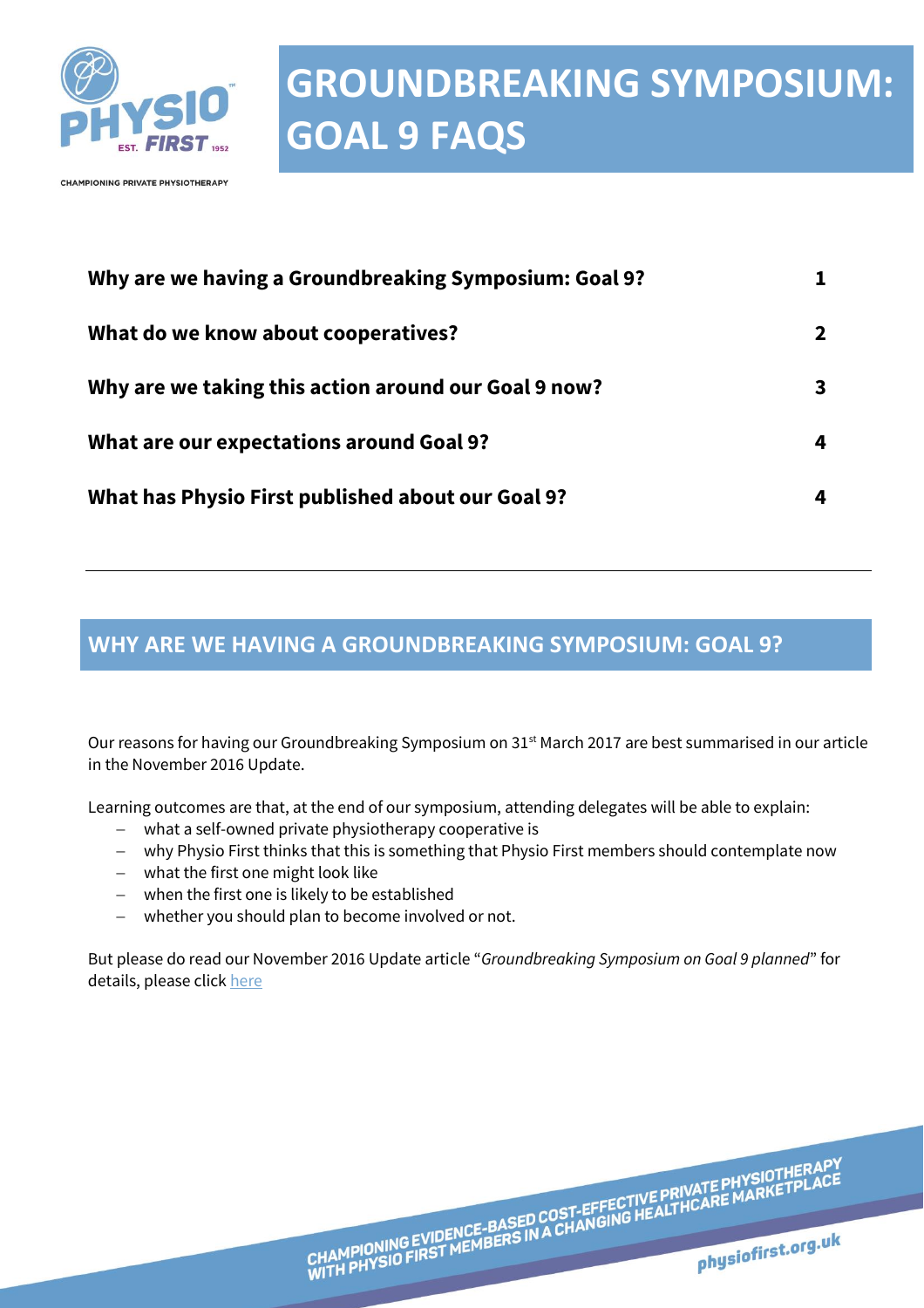

CHAMPIONING PRIVATE PHYSIOTHERAPY

### <span id="page-1-0"></span>**WHAT DO WE KNOW ABOUT COOPERATIVES?**

This is something that our General Secretary, Paul Donnelly, has been looking into since we embarked on our 5-year business plan in 2013, but which is now one of his main tasks.

In very general terms, while it is possible for individuals, and indeed businesses to get together to trade as part of one business entity without breaching the Competition Act, it is not easy as:

- it requires a business model that includes governance (internal rules) that ensures that all participants "feel" valued, empowered and fairly represented
- it needs Physio First members, whether as individuals or as businesses, to believe that such action will enhance their position in the healthcare marketplace and be prepared to work hard to support it
- everyone has to understand that this cannot be about protecting our fees (as that is illegal under the Competition act) but about enabling those who participate in it to better compete in the healthcare marketplace, share in any profit as co-owners and be paid market rates for thier services as suppliers.

That said, the cooperative model has several hundred years' experience of:

- enabling business people to come together and share their effort, especially in marketplaces that are proving more difficult
- governance (internal rules) that can help everyone involved feel valued and empowered are intangible but very powerful business assets that drive the best businesses – a bit like John Lewis – see article<https://www.theguardian.com/business/2010/mar/16/john-lewis>.

Our research shows that there are no examples of cooperatives within private physiotherapy in the UK and indeed in the world, but there are many examples in other sectors both within the UK and around the world.

For a general overview Co-op UK, the trade associate for UK cooperatives, have produced a very brief video. Please click her[e https://www.youtube.com/watch?v=90FL\\_bBE4mw.](https://www.youtube.com/watch?v=90FL_bBE4mw) It will only take 2 minutes of your time and is worth watching.

CHAMPIONING EVIDENCE-BASED COST-EFFECTIVE PRIVATE PHYSIOTHERAPY<br>WITH PHYSIO FIRST MEMBERS IN A CHANGING HEALTHCARE MARKETPLACE

physiofirst.org.uk

We will publish more details on cooperatives as we progress towards the date of our Groundbreaking Symposium, but there will be no better way to learn more about this than to attend the event.

To avoid missing out and to reserve your place on our Groundbreaking Symposium click here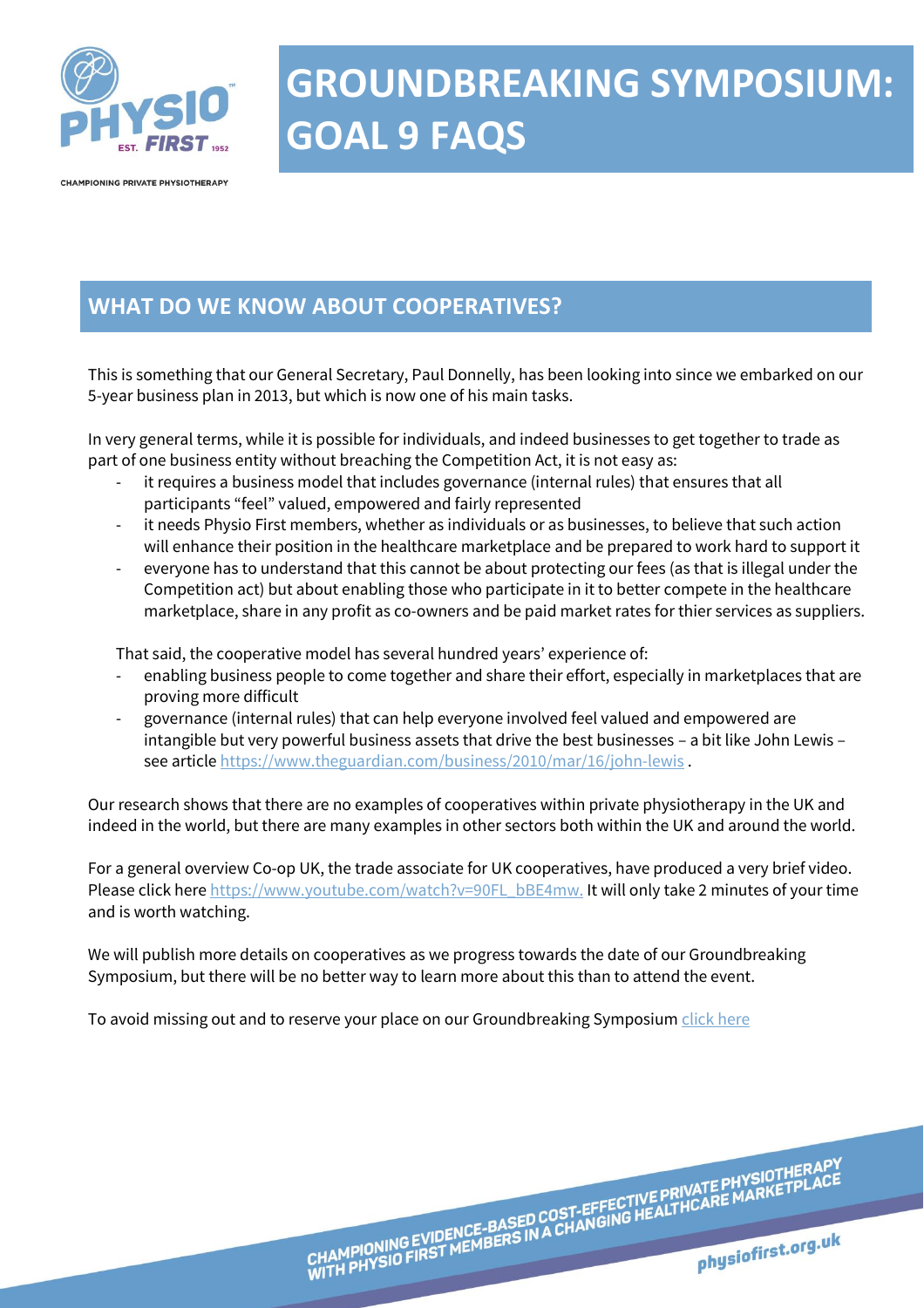

**CHAMPIONING PRIVATE PHYSIOTHERAPY** 

#### <span id="page-2-0"></span>**WHY ARE WE TAKING THIS ACTION AROUND OUR GOAL 9 NOW?**

For our entire history as members of Physio First (and OCPPP) we have bemoaned the fact that, as selfemployed private practitioners, we have not been able to exert the sort of impact on our marketplace that we feel we should.

This "feeling" came up time and time again during our executive's 3 days of facilitation in 2013 that resulted in our 5-year business plan. This was perhaps most eloquently summarised in a point captured during it "… it would be nice to be able to nice to win some arguments!"

As Physio First, our executive and volunteer post holders have heard, felt and shared our members' frustrations through the years of declining trust and fees from large purchasers of private physiotherapy such as private medical insurers and commercial intermediaries. In addition we have sought ways of increasing our members' ability to market our skills to the self-paying, uninsured members of the public who form 80% of our average members' patients.

On both elements Physio First has worked hard to help members help themselves, through a combination of dialogue with the large physio purchasers and through the creation of bespoke business courses that are now available through our strategic commercial relationship with Painless Practice – helping our members to help themselves, through the development of their own business skills.

Again as Physio First, our executive have researched the Competition Law and, being the responsible and trustworthy organisation that we are, we have advised our members how we must **not** act, i.e. to come together in a way that might serve to protect our fees, and which will impede competition, which is illegal. See our FAQ on the Competition Act that summarises this by clickin[g here,](http://www.physiofirst.org.uk/asset/F86BA8F9-5C08-45E1-8E4D3982519E1EE3/) for the CSP FAQ please click [here](http://www.csp.org.uk/documents/private-medical-insurers-intermediaries-reduction-fees)

So, we have had to think and plan how we, as Physio First, might legitimately help our members to have that impact – hence our Goal 9 and now our Groundbreaking Symposium. This priority was originally scheduled for year five in our 5-year business plan, but we are launching it now, a year earlier than planned.

There is no doubt that this is a brave development. We have discussed our ambition with others who monitor the development of membership organisations and, to sum up what is quite substantial feedback, many other organisations are talking about it, but none are doing it.

So we are groundbreaking, and if you think that this is something you want to factor into the future of your practice, then you are invited to join our symposium on 31<sup>st</sup> March 2017. Please book now to avoid disappointment – for details [click here](http://www.physiofirst.org.uk/event/rich-katz---business-lecture.html)

CHAMPIONING EVIDENCE-BASED COST-EFFECTIVE PRIVATE PHYSIOTHERAPY<br>WITH PHYSIO FIRST MEMBERS IN A CHANGING HEALTHCARE MARKETPLACE